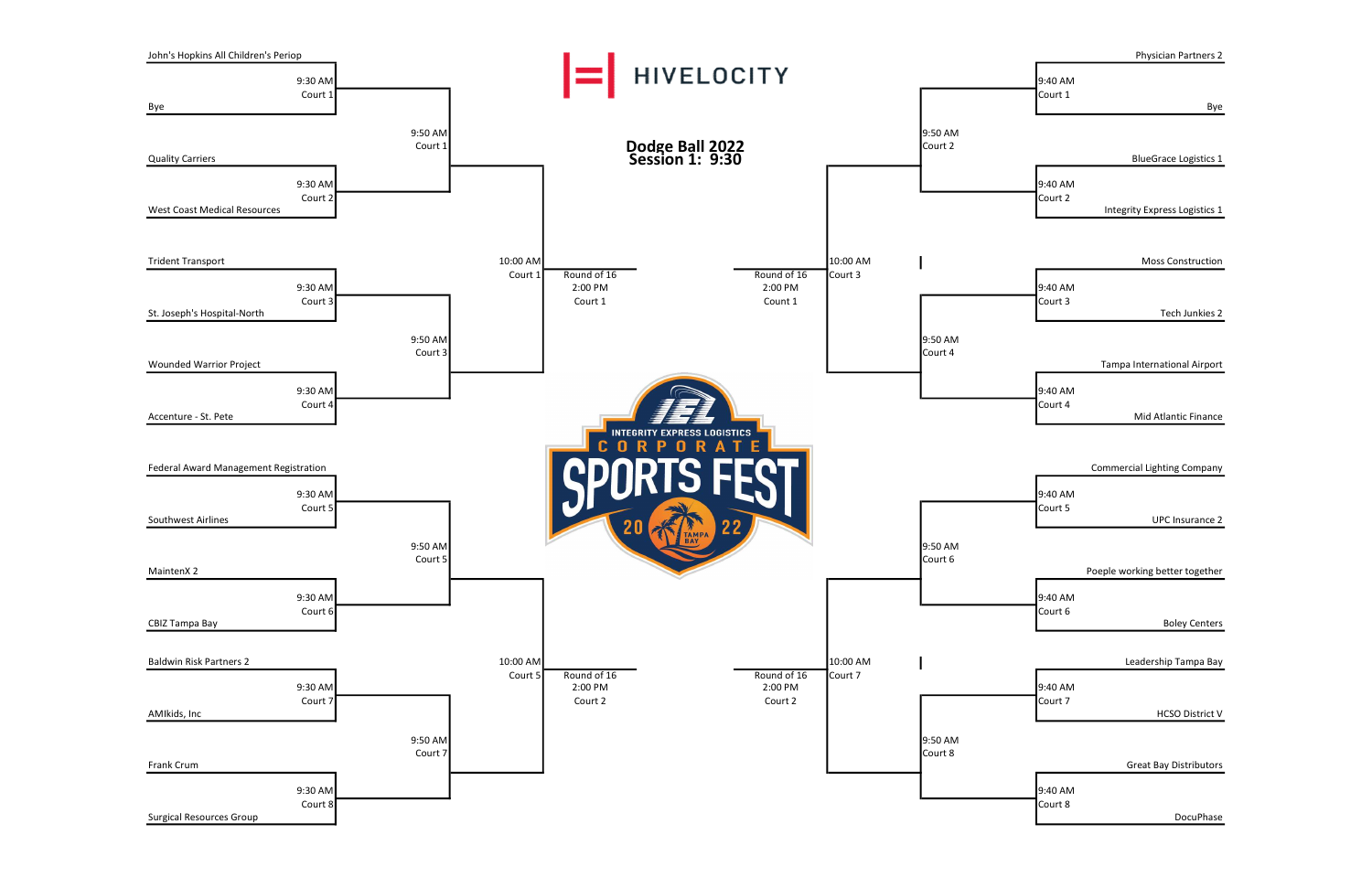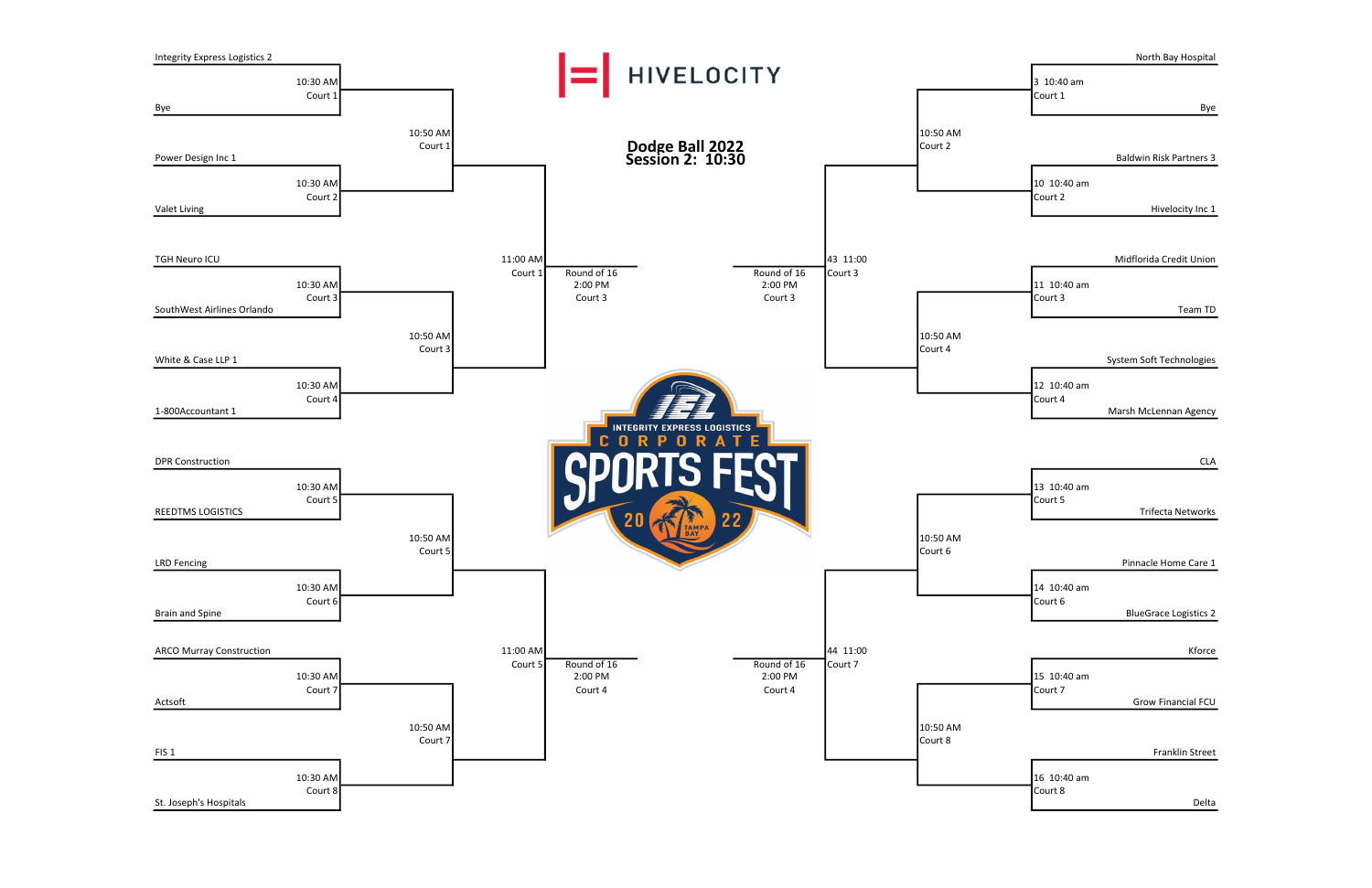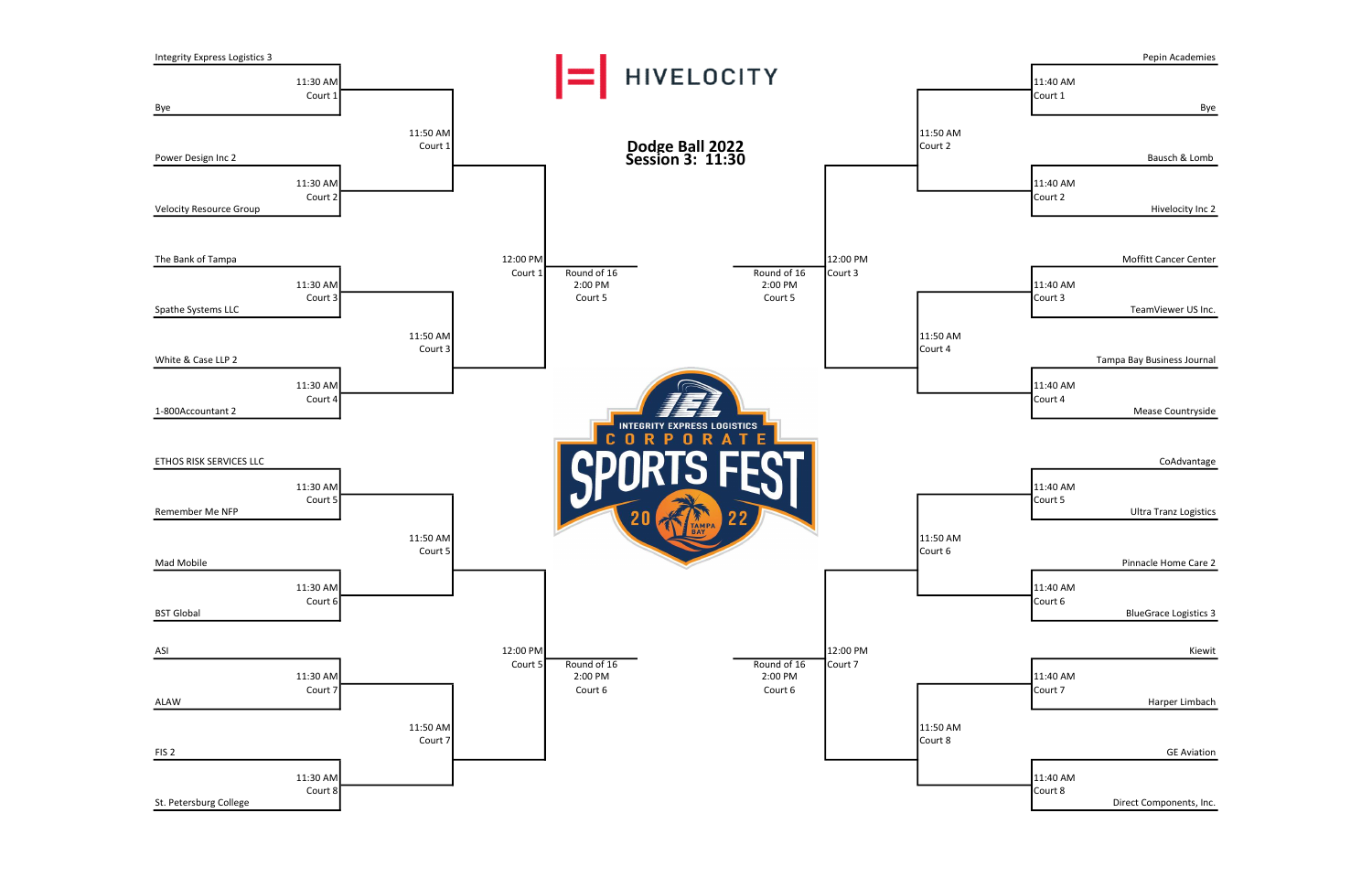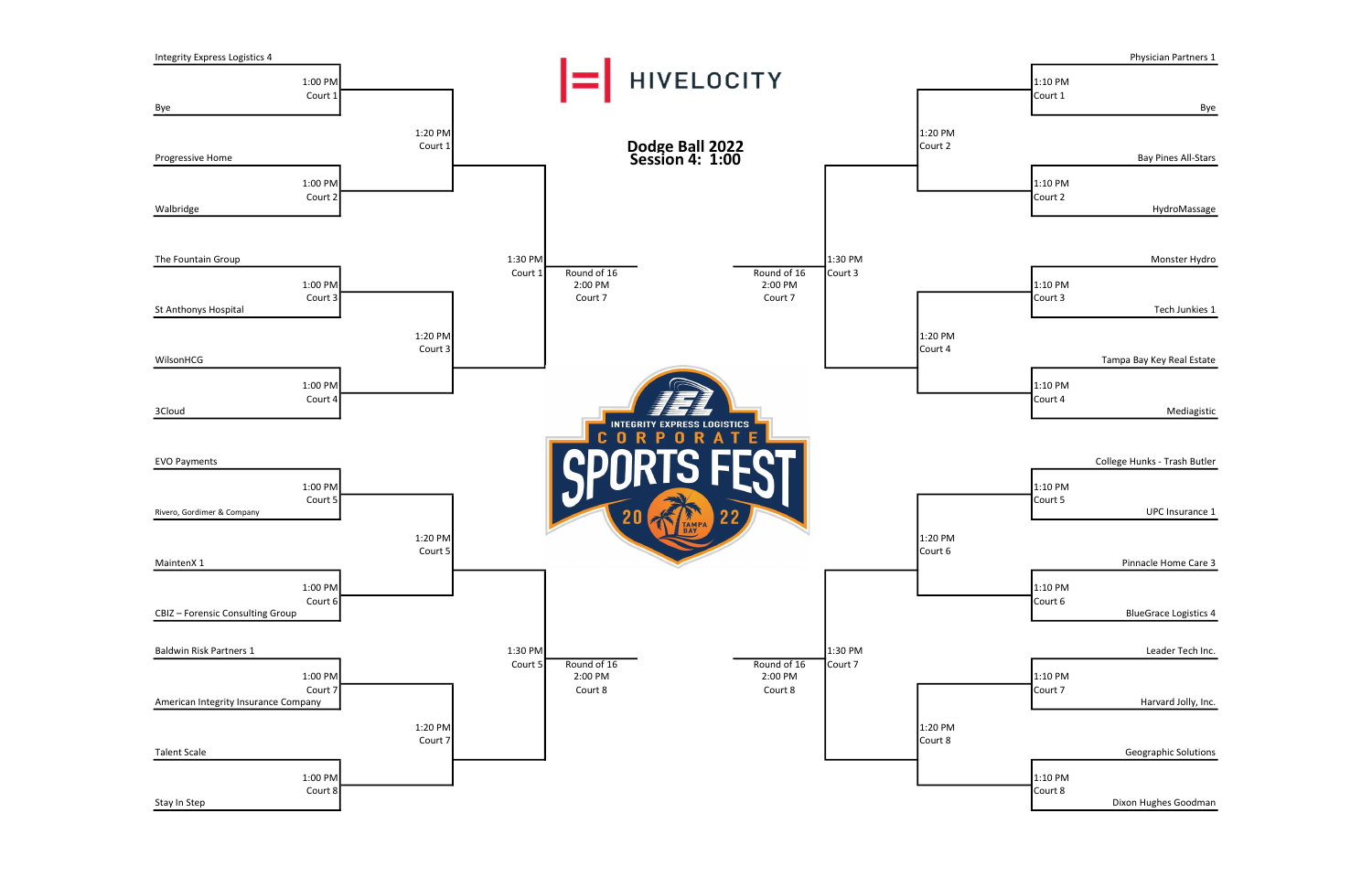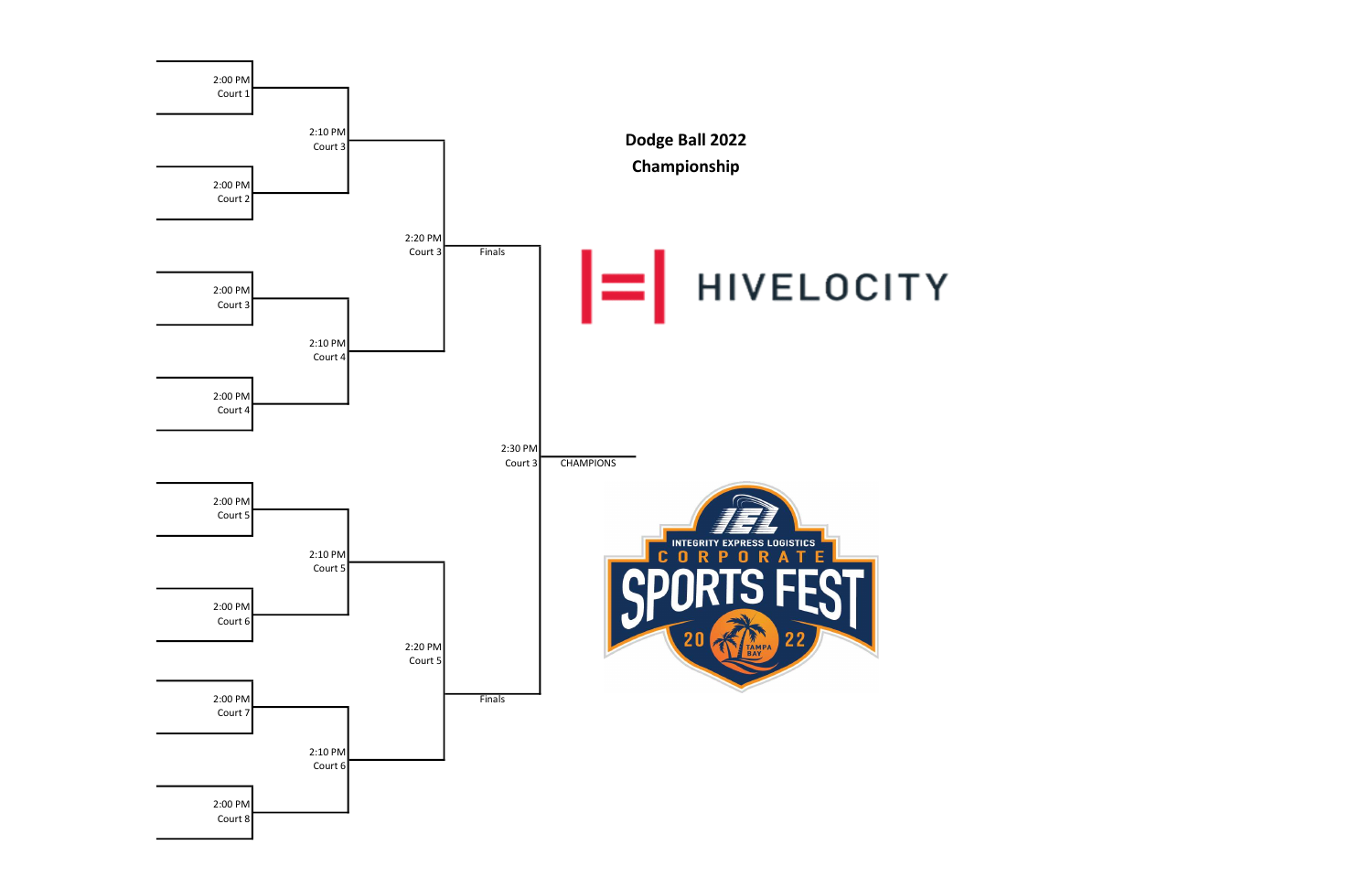| <b>Bracket</b> | <b>Session</b>                   | <b>Site Location</b> | <b>Company</b>                               | <b>DODGE</b> |
|----------------|----------------------------------|----------------------|----------------------------------------------|--------------|
| 24             | 1                                | 7                    | Accenture - St. Pete                         | 9:30 AM      |
| 28             | 1                                | 10                   | AMIkids, Inc                                 | 9:30 AM      |
| 5              | $\mathbf{1}$                     | 45                   | <b>Baldwin Risk Partners 2</b>               | 9:30 AM      |
| 15             | $\mathbf{1}$                     | 74                   | <b>BlueGrace Logistics 1</b>                 | 9:30 AM      |
| 19             | $\mathbf{1}$                     | 14                   | <b>Boley Centers</b>                         | 9:30 AM      |
| 20             | $\mathbf{1}$                     | 18                   | CBIZ Tampa Bay                               | 9:30 AM      |
| 3              | $\mathbf{1}$                     | 20                   | Commercial Lighting Company                  | 9:30 AM      |
| 22             | $\mathbf{1}$                     | 23                   | DocuPhase                                    | 9:30 AM      |
| 4              | $\mathbf{1}$                     | 27                   | <b>Federal Award Management Registration</b> | 9:30 AM      |
| 12             | $\mathbf{1}$                     | 31                   | Frank Crum                                   | 9:30 AM      |
| 11             | $\mathbf{1}$                     | 34                   | <b>Great Bay Distributors</b>                | 9:30 AM      |
| 27             | $\mathbf{1}$                     | 38                   | <b>HCSO District V</b>                       | 9:30 AM      |
| 18             | $\mathbf{1}$                     | <b>SP</b>            | Integrity Express Logistics 1                | 9:30 AM      |
| 1              | $\mathbf{1}$                     | 64                   | John's Hopkins All Children's Periop         | 9:30 AM      |
| 6              | $\mathbf{1}$                     | 42                   | Leadership Tampa Bay                         | 9:30 AM      |
| 13             | $\mathbf{1}$                     | <b>SP</b>            | MaintenX 2                                   | 9:30 AM      |
| 23             | $\mathbf{1}$                     | 49                   | Mid Atlantic Finance                         | 9:30 AM      |
| 7              | $\mathbf{1}$                     | 78                   | <b>Moss Construction</b>                     | 9:30 AM      |
| 2              | $\mathbf{1}$                     | 57                   | <b>Physician Partners 2</b>                  | 9:30 AM      |
| 14             | $\mathbf{1}$                     | 80                   | Poeple working better together               | 9:30 AM      |
| 16             | 1                                | 82                   | <b>Quality Carriers</b>                      | 9:30 AM      |
| 29             | $\mathbf{1}$                     | 69                   | Southwest Airlines                           | 9:30 AM      |
| 25             | $\mathbf{1}$                     | 54                   | St. Joseph's Hospital-North                  | 9:30 AM      |
| 21             | $\mathbf{1}$                     | 58                   | <b>Surgical Resources Group</b>              | 9:30 AM      |
| 10             | $\mathbf{1}$                     | 66                   | Tampa International Airport                  | 9:30 AM      |
| 26             | $\mathbf{1}$                     | 91                   | Tech Junkies 2                               | 9:30 AM      |
| 8              | $\mathbf{1}$                     | 94                   | <b>Trident Transport</b>                     | 9:30 AM      |
| 30             | $\mathbf{1}$                     | <b>SP</b>            | <b>UPC Insurance 2</b>                       | 9:30 AM      |
| 17             | 1                                | 63                   | <b>West Coast Medical Resources</b>          | 9:30 AM      |
| 9              | $\mathbf{1}$                     | 102                  | <b>Wounded Warrior Project</b>               | 9:30 AM      |
| 24             | $\overline{2}$                   | $\overline{a}$       | 1-800Accountant 1                            | 10:30 AM     |
| 28             | $\overline{2}$                   | 8                    | Actsoft                                      | 10:30 AM     |
| 5              | $\overline{2}$                   | 11                   | <b>ARCO Murray Construction</b>              | 10:30 AM     |
| 15             | $\overline{2}$                   | 46                   | <b>Baldwin Risk Partners 3</b>               | 10:30 AM     |
| 19             | $\overline{2}$                   | 75                   | <b>BlueGrace Logistics 2</b>                 | 10:30 AM     |
| 20             | $\overline{2}$                   | 62                   | <b>Brain and Spine</b>                       | 10:30 AM     |
| 3              | $\overline{2}$                   | 16                   | <b>CLA</b>                                   | 10:30 AM     |
| 22             | $\overline{2}$                   | 67                   | Delta                                        | 10:30 AM     |
| 4              | $\overline{2}$                   | 24                   | <b>DPR Construction</b>                      | 10:30 AM     |
| 12             | $\overline{2}$                   | 28                   | FIS <sub>1</sub>                             | 10:30 AM     |
| 11             | $\overline{2}$                   | 32                   | Franklin Street                              | 10:30 AM     |
| 27             | $\overline{2}$                   | 35                   | <b>Grow Financial FCU</b>                    | 10:30 AM     |
| 18             | $\overline{2}$<br>$\overline{2}$ | <b>SP</b>            | Hivelocity Inc 1                             | 10:30 AM     |
| 1              |                                  | <b>SP</b>            | <b>Integrity Express Logistics 2</b>         | 10:30 AM     |
| 6              | $\overline{2}$                   | 39                   | Kforce                                       | 10:30 AM     |
| 13             | $\overline{2}$                   | 43                   | <b>LRD Fencing</b>                           | 10:30 AM     |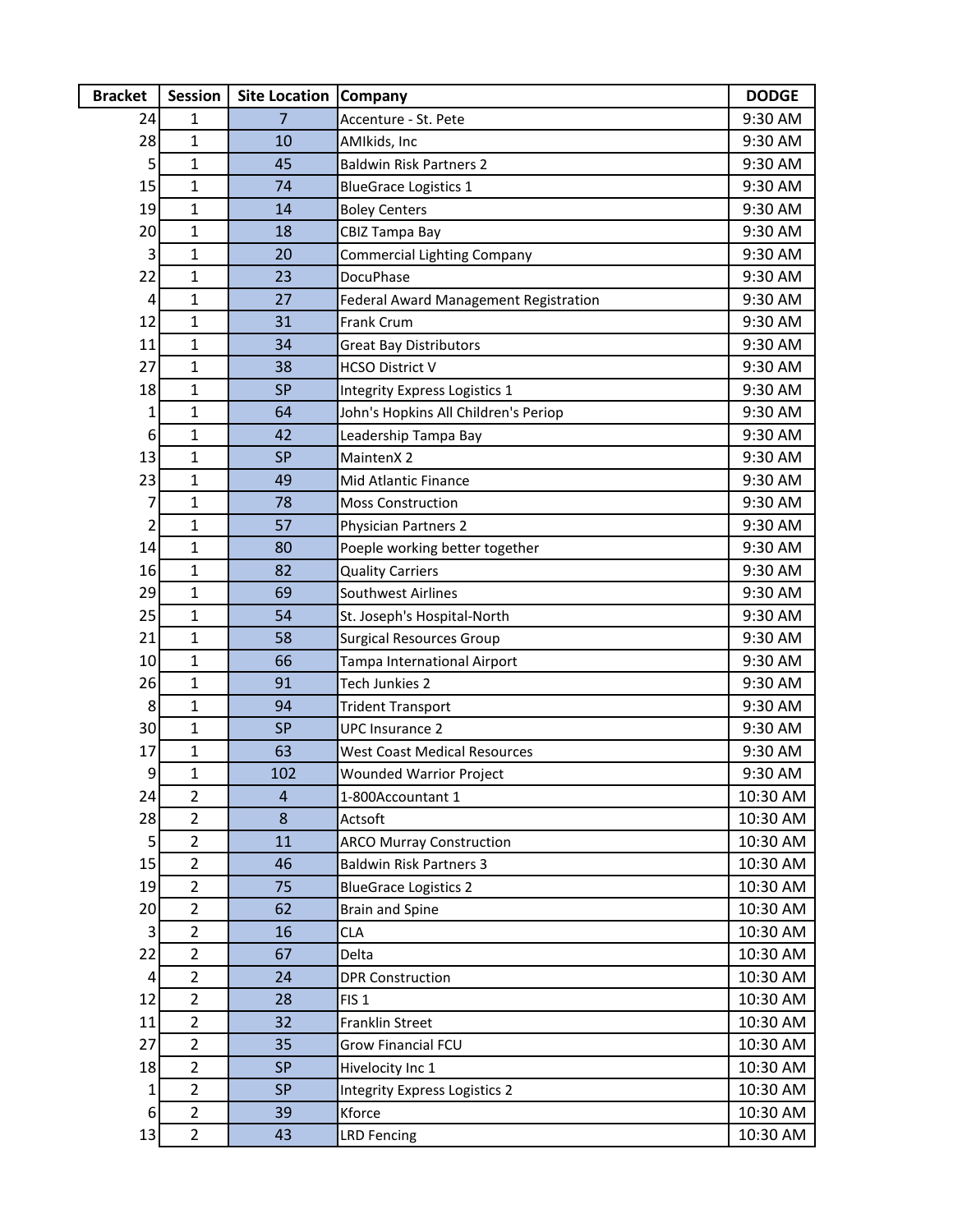| 23 | 2                       | 73        | Marsh McLennan Agency                | 10:30 AM |
|----|-------------------------|-----------|--------------------------------------|----------|
| 7  | $\overline{2}$          | 50        | Midflorida Credit Union              | 10:30 AM |
| 2  | $\overline{2}$          | 52        | North Bay Hospital                   | 10:30 AM |
| 14 | $\overline{2}$          | <b>SP</b> | Pinnacle Home Care 1                 | 10:30 AM |
| 16 | $\overline{2}$          | <b>SP</b> | Power Design Inc 1                   | 10:30 AM |
| 29 | $\overline{2}$          | 83        | REEDTMS LOGISTICS                    | 10:30 AM |
| 25 | $\overline{2}$          | 68        | SouthWest Airlines Orlando           | 10:30 AM |
| 21 | $\overline{2}$          | 55        | St. Joseph's Hospitals               | 10:30 AM |
| 10 | $\overline{2}$          | 86        | System Soft Technologies             | 10:30 AM |
| 26 | $\overline{2}$          | 88        | Team TD                              | 10:30 AM |
| 8  | $\overline{2}$          | 65        | <b>TGH Neuro ICU</b>                 | 10:30 AM |
| 30 | $\overline{2}$          | 95        | <b>Trifecta Networks</b>             | 10:30 AM |
| 17 | $\overline{2}$          | 3         | Valet Living                         | 10:30 AM |
| 9  | $\overline{2}$          | 99        | White & Case LLP 1                   | 10:30 AM |
| 24 | 3                       | 5         | 1-800Accountant 2                    | 11:30 AM |
| 28 | 3                       | 9         | <b>ALAW</b>                          | 11:30 AM |
| 5  | 3                       | 12        | ASI                                  | 11:30 AM |
| 15 | 3                       | 13        | Bausch & Lomb                        | 11:30 AM |
| 19 | 3                       | 76        | <b>BlueGrace Logistics 3</b>         | 11:30 AM |
| 20 | 3                       | 15        | <b>BST Global</b>                    | 11:30 AM |
| 3  | 3                       | 19        | CoAdvantage                          | 11:30 AM |
| 22 | 3                       | 101       | Direct Components, Inc.              | 11:30 AM |
| 4  | 3                       | 25        | ETHOS RISK SERVICES LLC              | 11:30 AM |
| 12 | 3                       | 29        | FIS <sub>2</sub>                     | 11:30 AM |
| 11 | 3                       | 71        | <b>GE Aviation</b>                   | 11:30 AM |
| 27 | 3                       | 36        | Harper Limbach                       | 11:30 AM |
| 18 | 3                       | <b>SP</b> | Hivelocity Inc 2                     | 11:30 AM |
| 1  | 3                       | <b>SP</b> | <b>Integrity Express Logistics 3</b> | 11:30 AM |
| 6  | 3                       | 40        | Kiewit                               | 11:30 AM |
| 13 | 3                       | 47        | Mad Mobile                           | 11:30 AM |
| 23 | 3                       | 51        | Mease Countryside                    | 11:30 AM |
| 7  | 3                       | 60        | Moffitt Cancer Center                | 11:30 AM |
| 2  | 3                       | 79        | Pepin Academies                      | 11:30 AM |
| 14 | 3                       | <b>SP</b> | Pinnacle Home Care 2                 | 11:30 AM |
| 16 | 3                       | <b>SP</b> | Power Design Inc 2                   | 11:30 AM |
| 29 | 3                       | 59        | Remember Me NFP                      | 11:30 AM |
| 25 | 3                       | 85        | Spathe Systems LLC                   | 11:30 AM |
| 21 | 3                       | <b>SP</b> | St. Petersburg College               | 11:30 AM |
| 10 | 3                       | <b>SP</b> | Tampa Bay Business Journal           | 11:30 AM |
| 26 | 3                       | 89        | TeamViewer US Inc.                   | 11:30 AM |
| 8  | 3                       | 92        | The Bank of Tampa                    | 11:30 AM |
| 30 | 3                       | 96        | <b>Ultra Tranz Logistics</b>         | 11:30 AM |
| 17 | 3                       | 97        | <b>Velocity Resource Group</b>       | 11:30 AM |
| 9  | 3                       | 100       | White & Case LLP 2                   | 11:30 AM |
| 24 | 4                       | 6         | 3Cloud                               | 1:00 PM  |
| 28 | $\overline{\mathbf{4}}$ | 70        | American Integrity Insurance Company | 1:00 PM  |
| 5  | 4                       | 44        | <b>Baldwin Risk Partners 1</b>       | 1:00 PM  |